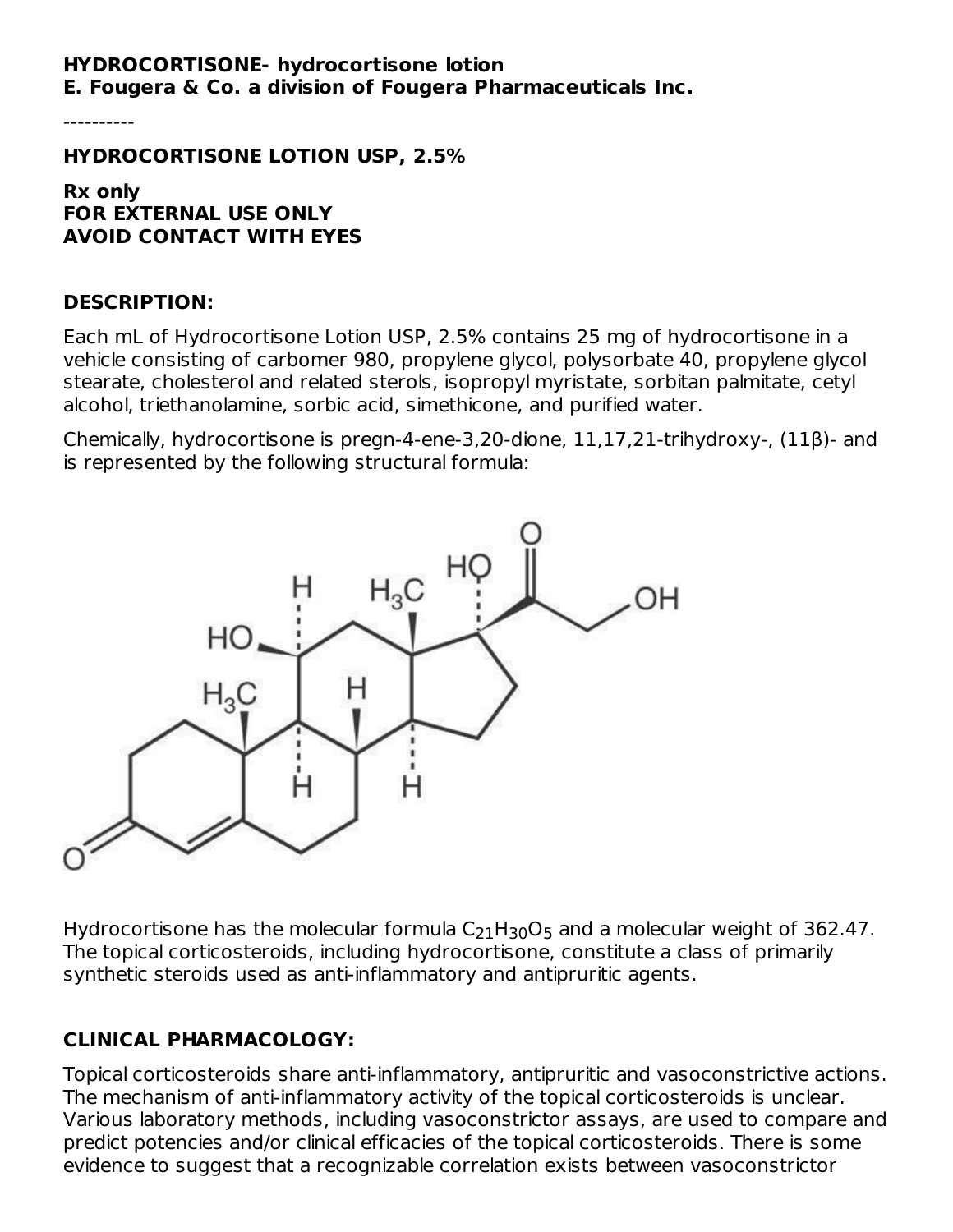potency and therapeutic efficacy in man.

## Pharmacokinetics

The extent of percutaneous absorption of topical corticosteroids is determined by many factors including the vehicle, the integrity of the epidermal barrier, and the use of occlusive dressings.

Topical corticosteroids can be absorbed from normal intact skin. Inflammation and/or other disease processes in the skin increase the percutaneous absorption of topical corticosteroids. Occlusive dressings substantially increase the percutaneous absorption of topical corticosteroids. Thus, occlusive dressings may be a valuable therapeutic adjunct for treatment of resistant dermatoses. (See **DOSAGE AND ADMINISTRATION.**)

Once absorbed through the skin, topical corticosteroids are handled through pharmacokinetic pathways similar to systemically administered corticosteroids. Corticosteroids are bound to plasma proteins in varying degrees. Corticosteroids are metabolized primarily in the liver and are then excreted by the kidneys. Some of the topical corticosteroids and their metabolites are also excreted into the bile.

# **INDICATIONS AND USAGE:**

Topical corticosteroids are indicated for the relief of the inflammatory and pruritic manifestations of corticosteroid-responsive dermatoses.

# **CONTRAINDICATIONS:**

Topical corticosteroids are contraindicated in those patients with a history of hypersensitivity to any of the components of the preparation.

# **PRECAUTIONS:**

General - Systemic absorption of topical corticosteroids has produced reversible hypothalamic-pituitary-adrenal (HPA) axis suppression, manifestations of Cushing's syndrome, hyperglycemia, and glucosuria in some patients.

Conditions which augment systemic absorption include the application of the more potent corticosteroids, use over large surface areas, prolonged use, and the addition of occlusive dressings.

Therefore, patients receiving a large dose of a potent topical steroid applied to a large surface area or under an occlusive dressing should be evaluated periodically for evidence of HPA axis suppression by using the urinary free cortisol and ACTH stimulation tests. If HPA axis suppression is noted, an attempt should be made to withdraw the drug, to reduce the frequency of application, or to substitute a less potent steroid.

Recovery of HPA axis function is generally prompt and complete upon discontinuation of the drug. Infrequently, signs and symptoms of steroid withdrawal may occur, requiring supplemental systemic corticosteroids.

Children may absorb proportionally larger amounts of topical corticosteroids and thus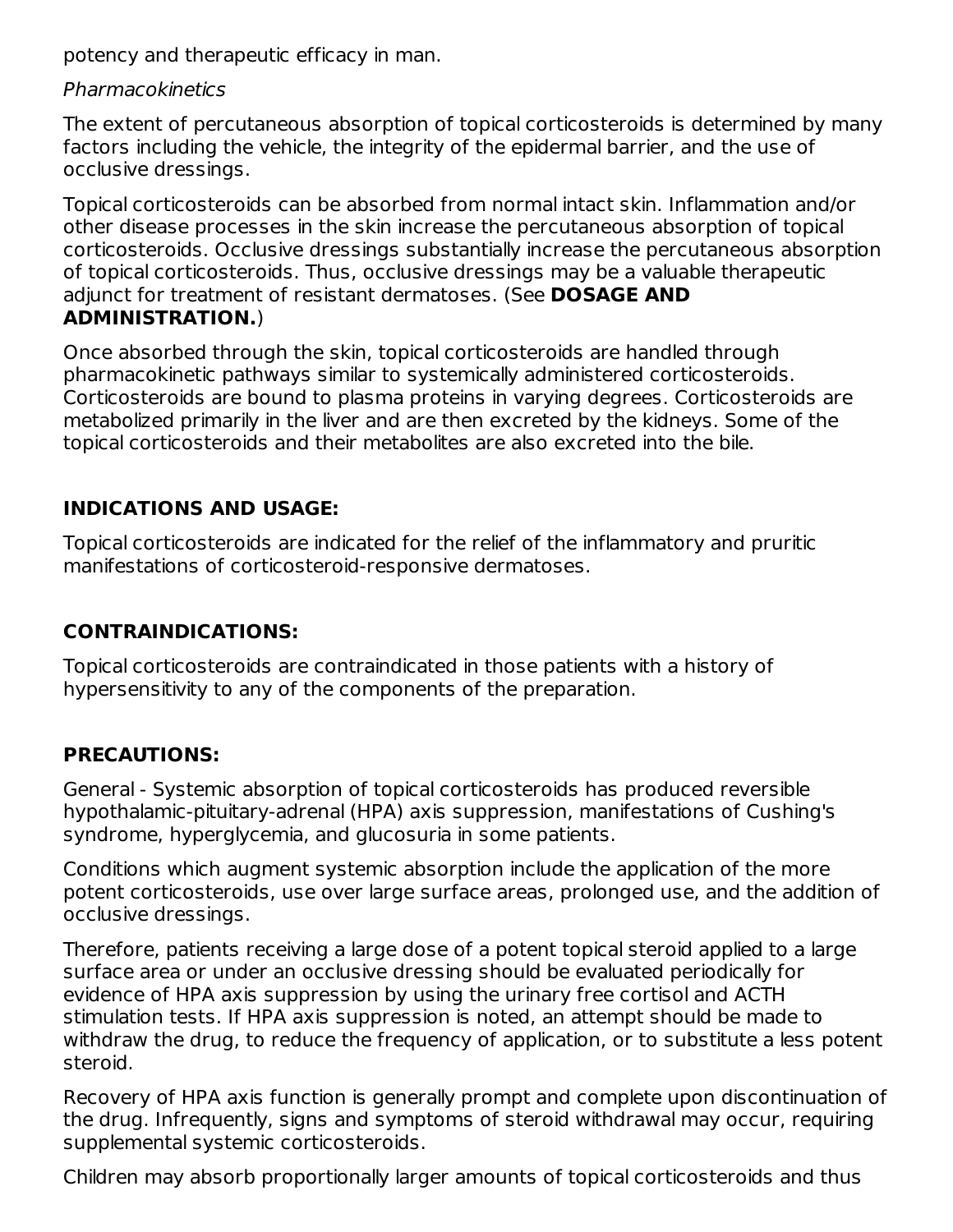be more susceptible to systemic toxicity (See **PRECAUTIONS - Pediatric Use**).

If irritation develops, topical corticosteroids should be discontinued and appropriate therapy instituted.

In the presence of dermatological infections, the use of an appropriate antifungal or antibacterial agent should be instituted. If a favorable response does not occur promptly, the corticosteroid should be discontinued until the infection has been adequately controlled.

**Information for the Patient -** Patients using topical corticosteroids should receive the following information and instructions:

- 1. This medication is to be used as directed by the physician. It is for external use only. Avoid contact with the eyes.
- 2. Patients should be advised not to use this medication for any disorder other than for which it was prescribed.
- 3. The treated skin area should not be bandaged or otherwise covered or wrapped as to be occlusive unless directed by the physician.
- 4. Patients should report any signs of local adverse reactions, especially under occlusive dressing.
- 5. Parents of pediatric patients should be advised not to use tight-fitting diapers or plastic pants on a child being treated in the diaper area, as these garments may constitute occlusive dressings.

**Laboratory Tests -** The following tests may be helpful in evaluating the HPA axis suppression:

Urinary free cortisol test ACTH stimulation test

**Carcinogenesis, Mutagenesis, Impairment of Fertility -** Long-term animal studies have not been performed to evaluate the carcinogenic potential or the effect on fertility of topical corticosteroids.

Studies to determine mutagenicity with prednisolone and hydrocortisone have revealed negative results.

**Pregnancy:** Teratogenic effects- Pregnancy Category C. - Corticosteroids are generally teratogenic in laboratory animals when administered systemically at relatively low dosage levels. The more potent corticosteroids have been shown to be teratogenic after dermal application in laboratory animals. There are no adequate and well-controlled studies in pregnant women on teratogenic effects from topically applied corticosteroids. Therefore, topical corticosteroids should be used during pregnancy only if the potential benefit justifies the potential risk to the fetus. Drugs of this class should not be used extensively on pregnant patients, in large amounts, or for prolonged periods of time.

**Nursing Mothers -** It is not known whether topical administration of corticosteroids could result in sufficient systemic absorption to produce detectable quantities in breast milk. Systemically administered corticosteroids are secreted into breast milk in quantities not likely to have a deleterious effect on the infant. Nevertheless, caution should be exercised when topical corticosteroids are administered to a nursing woman.

**Pediatric Use -** Pediatric patients may demonstrate greater susceptibility to topical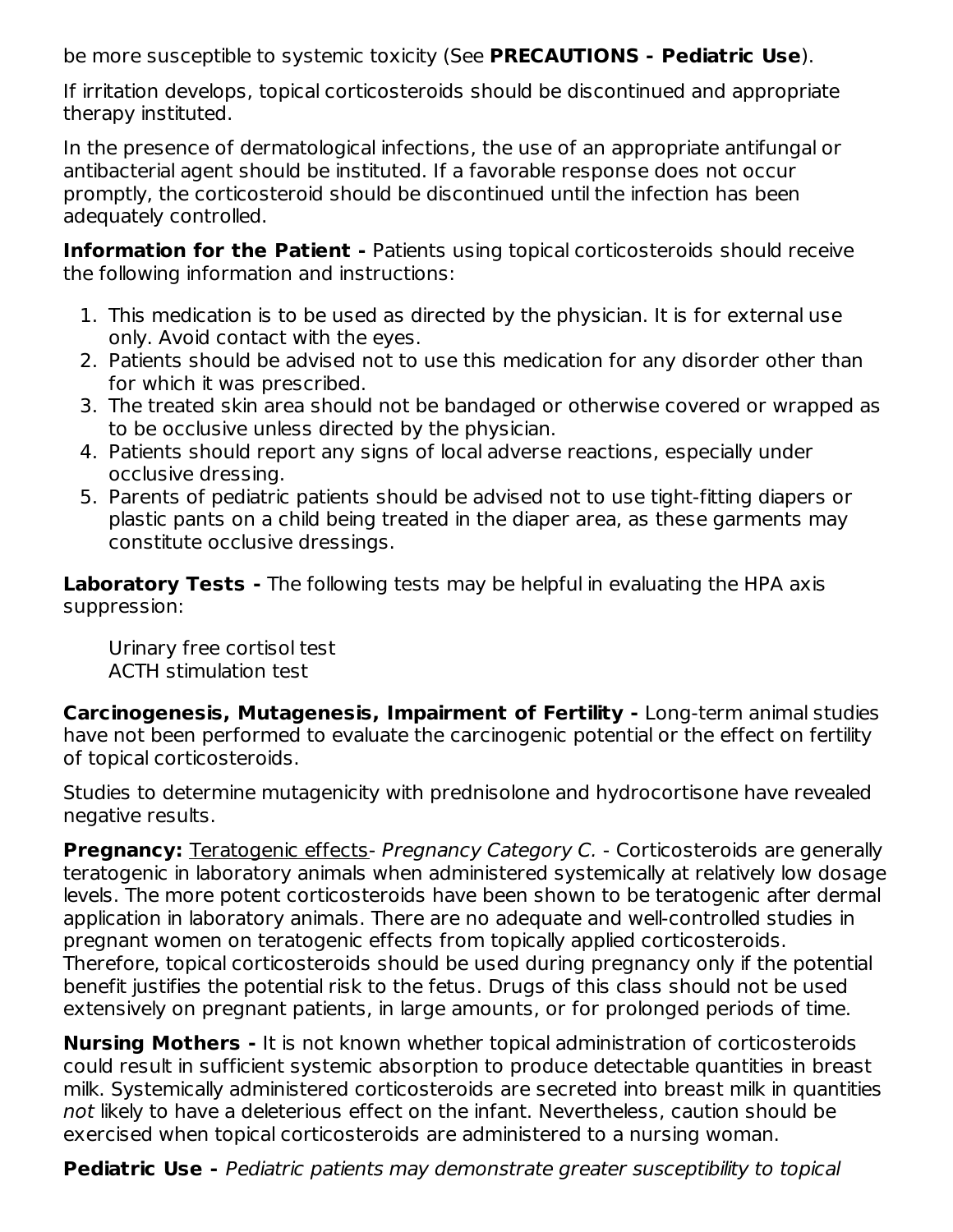corticosteroid-induced HPA axis suppression and Cushing's syndrome than mature patients because of a larger skin surface to body weight ratio.

Hypothalamic-pituitary-adrenal (HPA) axis suppression, Cushing's syndrome, and intracranial hypertension have been reported in pediatric patients receiving topical corticosteroids. Manifestations of adrenal suppression in pediatric patients include linear growth retardation, delayed weight gain, low plasma cortisol levels, and absence of response to ACTH stimulation. Manifestations of intracranial hypertension include bulging fontanelles, headaches, and bilateral papilledema.

Administration of topical corticosteroids to pediatric patients should be limited to the least amount compatible with an effective therapeutic regimen. Chronic corticosteroid therapy may interfere with the growth and development of pediatric patients.

## **ADVERSE REACTIONS:**

The following local adverse reactions are reported infrequently with topical corticosteroids, but may occur more frequently with the use of occlusive dressings. These reactions are listed in an approximate decreasing order of occurrence:

| <b>Burning</b>        | Perioral dermatitis         |
|-----------------------|-----------------------------|
| <b>Itching</b>        | Allergic contact dermatitis |
| Irritation            | Maceration of the skin      |
| <b>Dryness</b>        | Secondary infection         |
| <b>Folliculitis</b>   | Skin atrophy                |
| <b>Hypertrichosis</b> | <b>Striae</b>               |
| Acneiform eruptions   | Miliaria                    |
| Hypopigmentation      |                             |

# **OVERDOSAGE:**

Topically applied corticosteroids can be absorbed in sufficient amounts to produce systemic effects (See **PRECAUTIONS**).

# **DOSAGE AND ADMINISTRATION:**

Topical corticosteroids are generally applied to the affected area as a thin film from two to four times daily depending on the severity of the condition. Occlusive dressings may be used for the management of psoriasis or recalcitrant conditions.

If an infection develops, the use of occlusive dressings should be discontinued and appropriate antimicrobial therapy instituted.

# **HOW SUPPLIED:**

Hydrocortisone Lotion USP, 2.5% is supplied in a 59 mL (2 Fl Oz) bottle.

**NDC** 0168-0288-02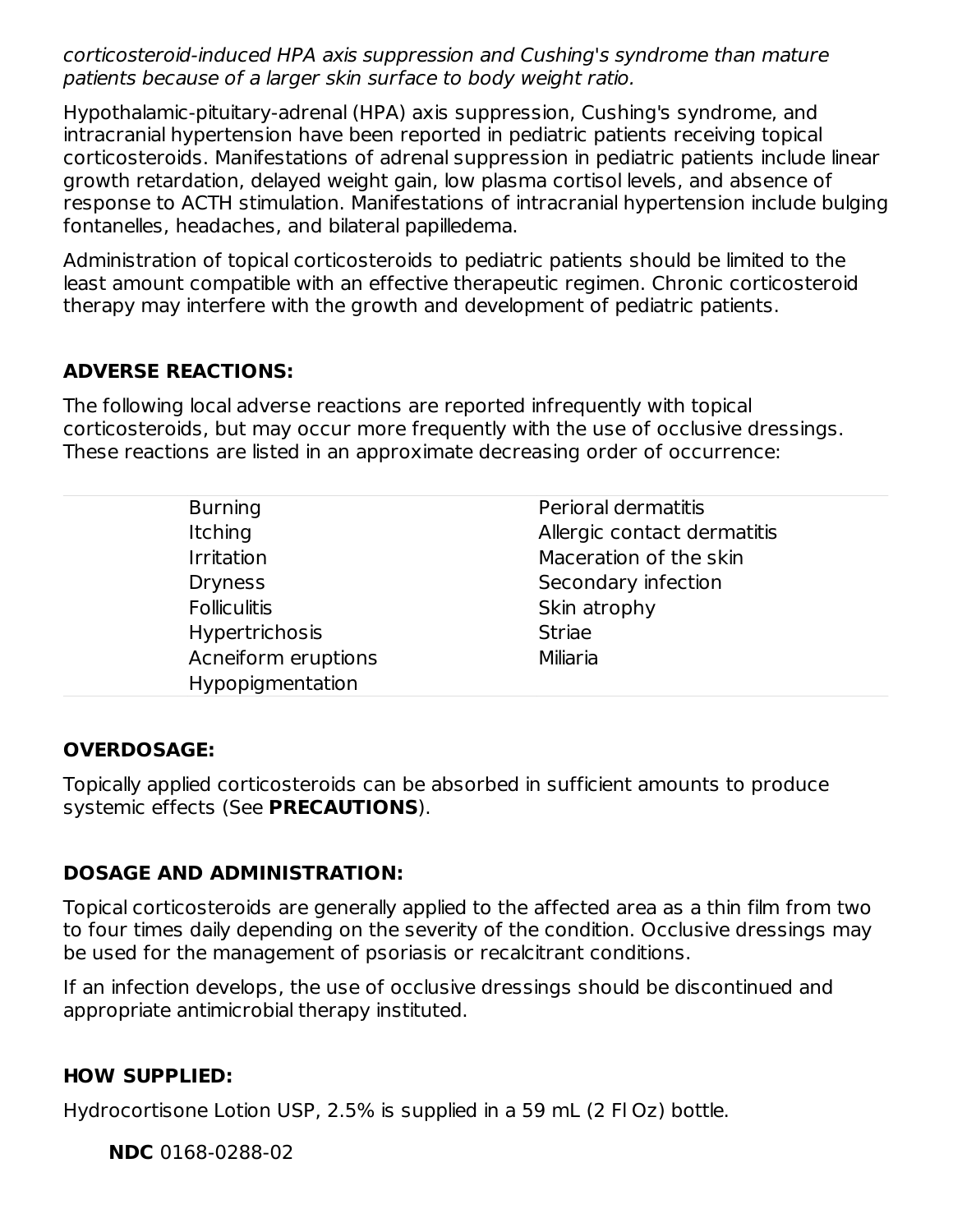Shake well before using. Store at controlled room temperature 15°- 30°C (59°- 86°F).

Keep out of the reach of children.

E. FOUGERA & CO. A division of Fougera PHARMACEUTICALS INC. Melville, New York 11747

I2288C/IF2288C R10/15 #278

#### **PACKAGE LABEL – PRINCIPAL DISPLAY PANEL – 59 ML (2Fl Oz) LABEL**

**NDC** 0168-0288-02

## **Fougera ®**

#### **HYDROCORTISONE LOTION USP, 2.5%**

Rx only

#### **FOR EXTERNAL USE ONLY AVOID CONTACT WITH EYES SHAKE WELL BEFORE USING**

#### **59 mL (2 Fl Oz)**

E. FOUGERA & CO. A division of Fougera Pharmaceuticals Inc. Melville, New York 11747

| EXP | ā<br>Keep<br>out of<br>₿                 | ₫<br>imes<br>daily.<br>rescribing<br>ຮ<br><b>SOQ</b><br>₹<br>AGE:<br>巽<br>reach         | NDC 0168-0288-02<br>fougera<br><b>HYDROCORTISONE</b><br><b>LOTION USP, 2.5%</b>                                                                                                                                                    | sterol<br>propylene<br>of hydrocortisone<br>sorbic acid<br>carborner 980<br>lated<br>palmitate<br>Φ,<br>water.<br>gute<br>×<br>ysorbate<br>triethanolamine<br>sorbitan<br>and purified<br>consisting<br>g<br>ē<br>myristate<br>contains<br>ū<br>propylene glycol<br>stearate,<br>alcohol.<br>simethicone<br>in a vehicle<br><b>ISODIODY</b><br>Each ml<br>glycol<br>cetyl | temperature,<br>Store at controlled room<br>59°-86°F<br>$15^{\circ} - 30^{\circ}$ C | place<br>broken return to<br>your protection.                                                       | $\equiv$ | ᆉ<br>∞<br>$^\infty$<br>$\scriptstyle\sim$<br>$\infty$<br>$\circ$<br>Zო |
|-----|------------------------------------------|-----------------------------------------------------------------------------------------|------------------------------------------------------------------------------------------------------------------------------------------------------------------------------------------------------------------------------------|---------------------------------------------------------------------------------------------------------------------------------------------------------------------------------------------------------------------------------------------------------------------------------------------------------------------------------------------------------------------------|-------------------------------------------------------------------------------------|-----------------------------------------------------------------------------------------------------|----------|------------------------------------------------------------------------|
|     | of children.<br>228802D<br><b>R10/15</b> | esto<br>information.<br>See<br>area<br>package<br><b>S</b><br>Þ<br>용<br>៩<br>msert<br>ω | <b>R</b> only<br><b>FOR EXTERNAL USE ONLY</b><br><b>AVOID CONTACT WITH EYES</b><br><b>SHAKE WELL BEFORE USING</b><br>59 mL (2 FI Oz)<br>E. FOUGERA & CO.<br>A division of Fougera Pharmaceuticals Inc.<br>Melville, New York 11747 |                                                                                                                                                                                                                                                                                                                                                                           |                                                                                     | ò<br>sealed for<br>missing<br>Keep tightly closed<br>This product<br>seal is<br>purchase<br>Ë<br>៉ែ |          |                                                                        |

## **PACKAGE LABEL – PRINCIPAL DISPLAY PANEL – 59 ML (2Fl Oz) CARTON**

**NDC** 0168-0288-02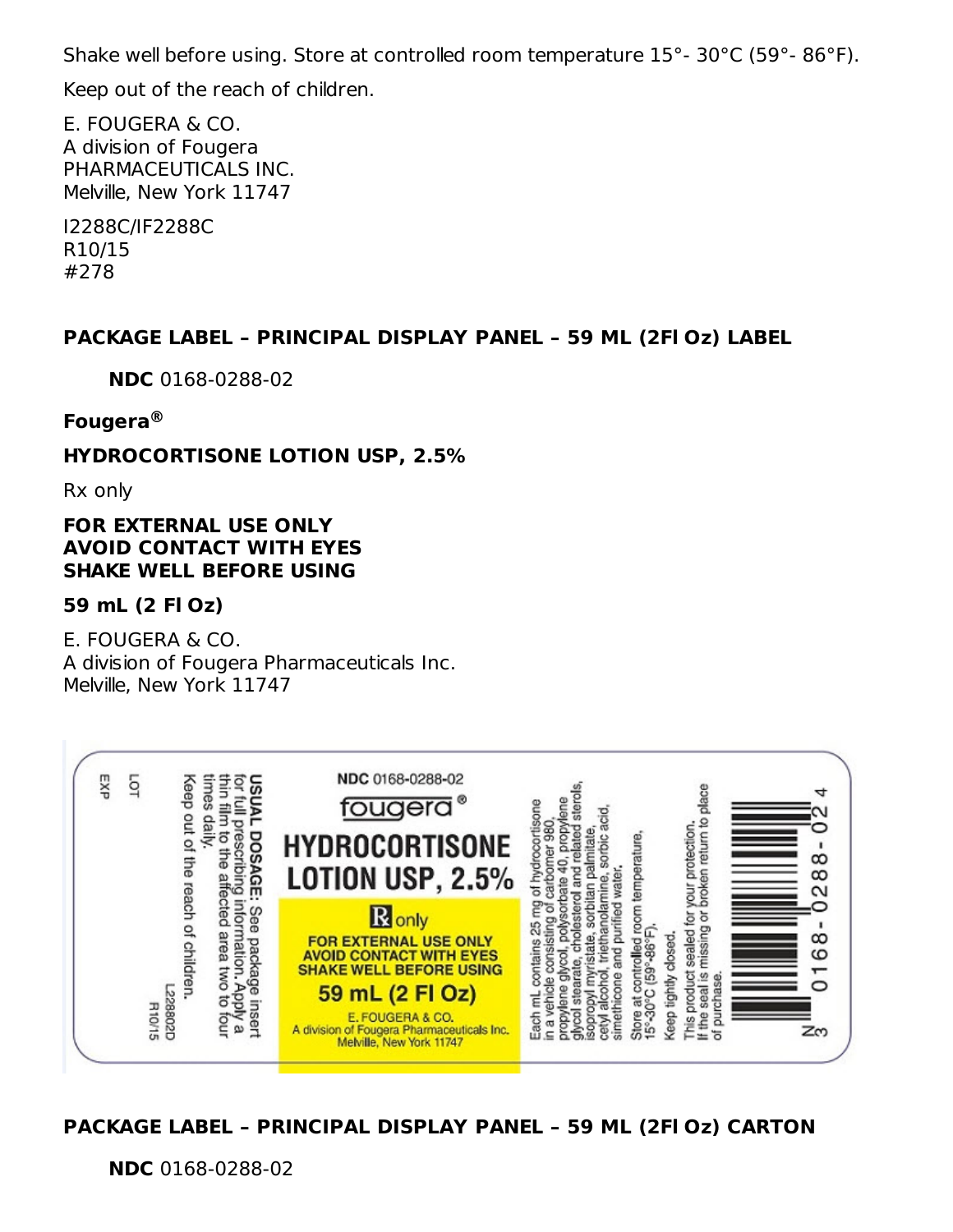### **Fougera ®**

#### **HYDROCORTISONE LOTION USP, 2.5%**

Rx only

#### **FOR EXTERNAL USE ONLY AVOID CONTACT WITH EYES SHAKE WELL BEFORE USING**

## **59 mL (2 Fl Oz)**

E. FOUGERA & CO. A division of Fougera Pharmaceuticals Inc. Melville, New York 11747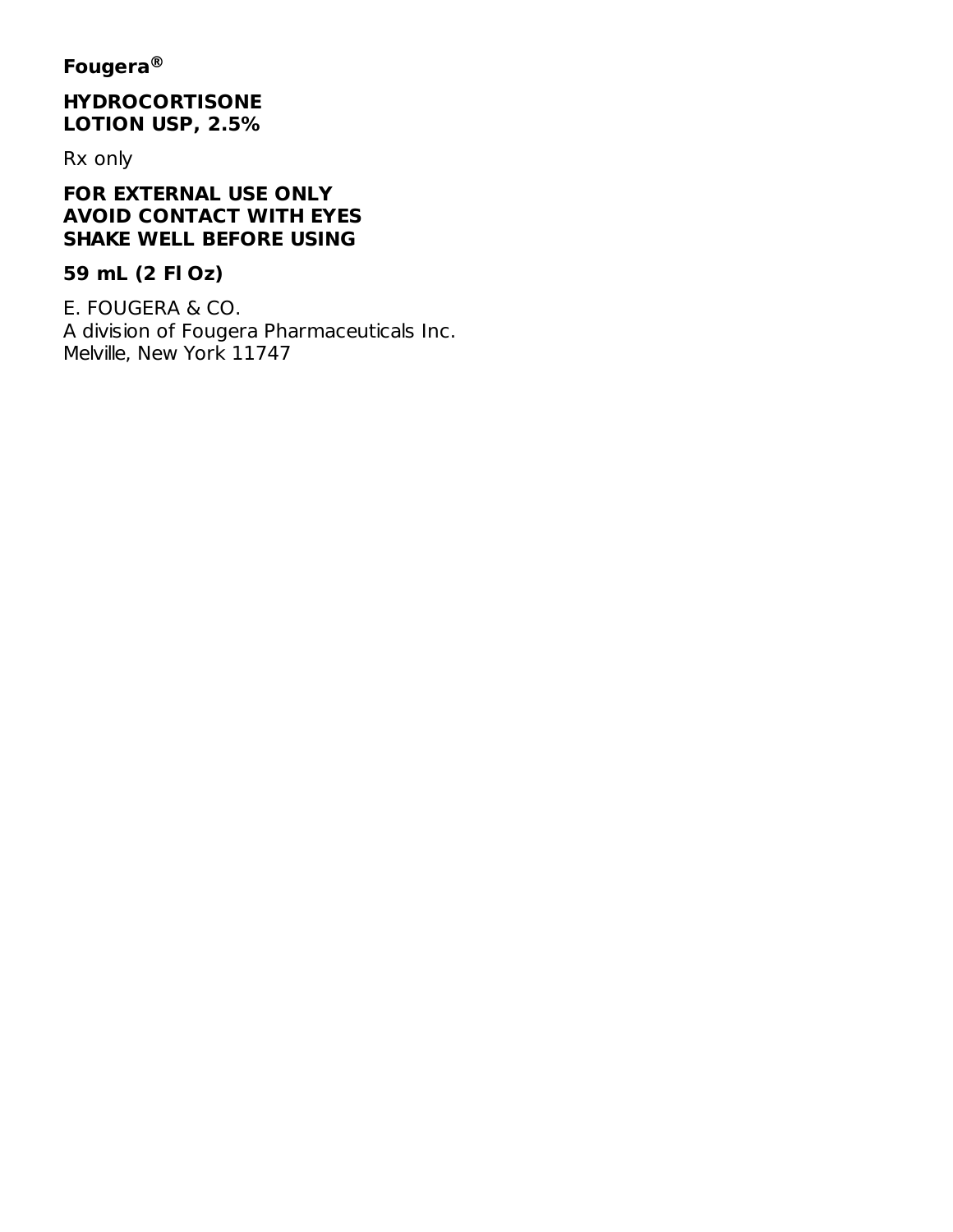

# **HYDROCORTISONE**

hydrocortisone lotion